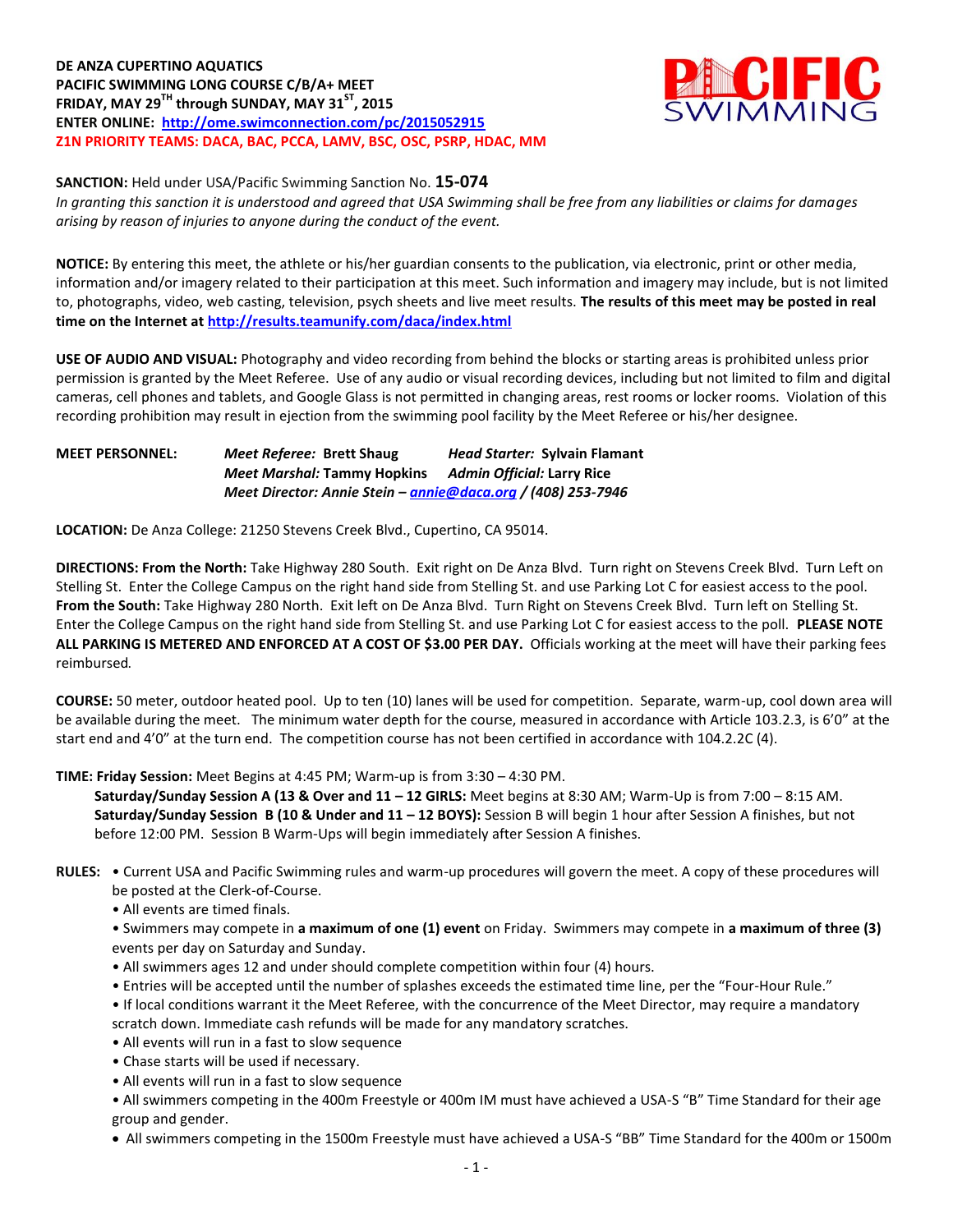Freestyle for their age group and gender.

• All swimmers competing in the 1500m Freestyle and 400m Freestyle events must provide their own lane timers.

Swimmers in the 1500m Freestyle must provide their own lap counters.

• 8 & Under swimmers entering the 10 & U 100 Fly and/or 100 Back must have achieved a minimum PC "A" Time Standard for their gender in the 50 yard/meter distance of that stroke.

• **All coaches and deck officials must wear their USA Swimming membership cards in a visible manner.** 

**UNACCOMPANIED SWIMMERS:** Any USA-S athlete-member competing at the meet must be accompanied by a USA Swimming member-coach for the purposes of athlete supervision during warm-up, competition and warm-down. If a coach-member of the athlete's USA-S Club does not attend the meet to serve in said supervisory capacity, it is the responsibility of the swimmer or the swimmer's legal guardian to arrange for supervision by a USA-S member-coach. The Meet Director or Meet Referee may assist the swimmer in making arrangements for such supervision; however, it is recommended that such arrangements be made in advance of the meet by the athlete's USA-S Club Member-Coach.

**RACING STARTS:** Swimmers must be certified by a USA-S member-coach as being proficient in performing a racing start, or must start the race in the water. It is the responsibility of the swimmer or the swimmer's legal guardian to ensure compliance with this requirement.

**RESTRICTIONS:** • Smoking and the use of other tobacco products is prohibited on the pool deck, in the locker rooms, in spectator

- seating, on standing areas and in all areas used by swimmers, during the meet and during warm-up periods.
- Sale and use of alcoholic beverages is prohibited in all areas of the meet venue.
- No glass containers are allowed in the meet venue.
- No propane heater is permitted except for snack bar/meet operations.
- All shelters must be properly secured.
- Pets, with the exception of working service animals, are prohibited in the meet venue.
- Changing into or out of swimsuits other than in locker rooms or other designated areas is prohibited.

• Destructive devices, to include but not limited to, explosive devices and equipment, firearms (open or concealed), blades, knives, mace, stun guns and blunt objects are strictly prohibited in the swimming facility and its surrounding areas. If observed, the Meet Referee or his/her designee may ask that these devices be stored safely away from the public or removed from the facility. Noncompliance may result in the reporting to law enforcement authorities and ejection from the facility. Law enforcement officers (LEO) are exempt per applicable laws.

**ELIGIBILITY:** • Swimmers must be current members of USA-S and enter their name and registration number on the meet entry card as they are shown on their Registration Card. If this is not done, it may be difficult to match the swimmer with the registration and times database. The meet host will check all swimmer registrations against the SWIMS database and if not found to be registered, the Meet Director shall accept the registration at the meet (a \$10 surcharge will be added to the regular registration fee). Duplicate registrations will be refunded by mail.

• Swimmers in the "A" Division must have met at least USA Swimming Motivational "A" minimum time standard.

Swimmers in the "B" Division must have met at least the listed "B" minimum time standard. All entry times slower than the listed "B" time standard will be in the "C" Division.

• Entries with **"NO TIME" will be ACCEPTED (exception – 400 FR, 400 IM, 1500 FR, and 8 & Under's entering the 10 & U 100 FL and/or 100 BK. See rules).**

• Entry times submitted for this meet will be checked against a computer database and may be changed in accordance with Pacific Swimming Entry Time Verification Procedures.

• Disabled swimmers are welcome to attend this meet and should contact the Meet Director or Meet Referee regarding special accommodations on entry times and seeding per Pacific Swimming policy.

• Swimmers 19 years of age and over may compete in the meet for time only, no awards. Such swimmers must have met standards for the 17-18 age group.

• The swimmer's age will be the age of the swimmer on the first day of the meet.

**ENTRY PRIORITY: Zone 1N swimmers from DACA, BAC, PCCA, LAMV, BSC, OSC, PSRP, HDAC, MM entering online must do so by 11:59 PM Wednesday, May 13th in order to receive priority acceptance to the meet. Surface mail entries must be postmarked by Monday, May 11th in order to receive priority acceptance to the meet.** No swimmers other than those from DACA, BAC, PCCA, LAMV, BSC, OSC, PSRP, HDAC, MM may enter the meet until the priority period has concluded.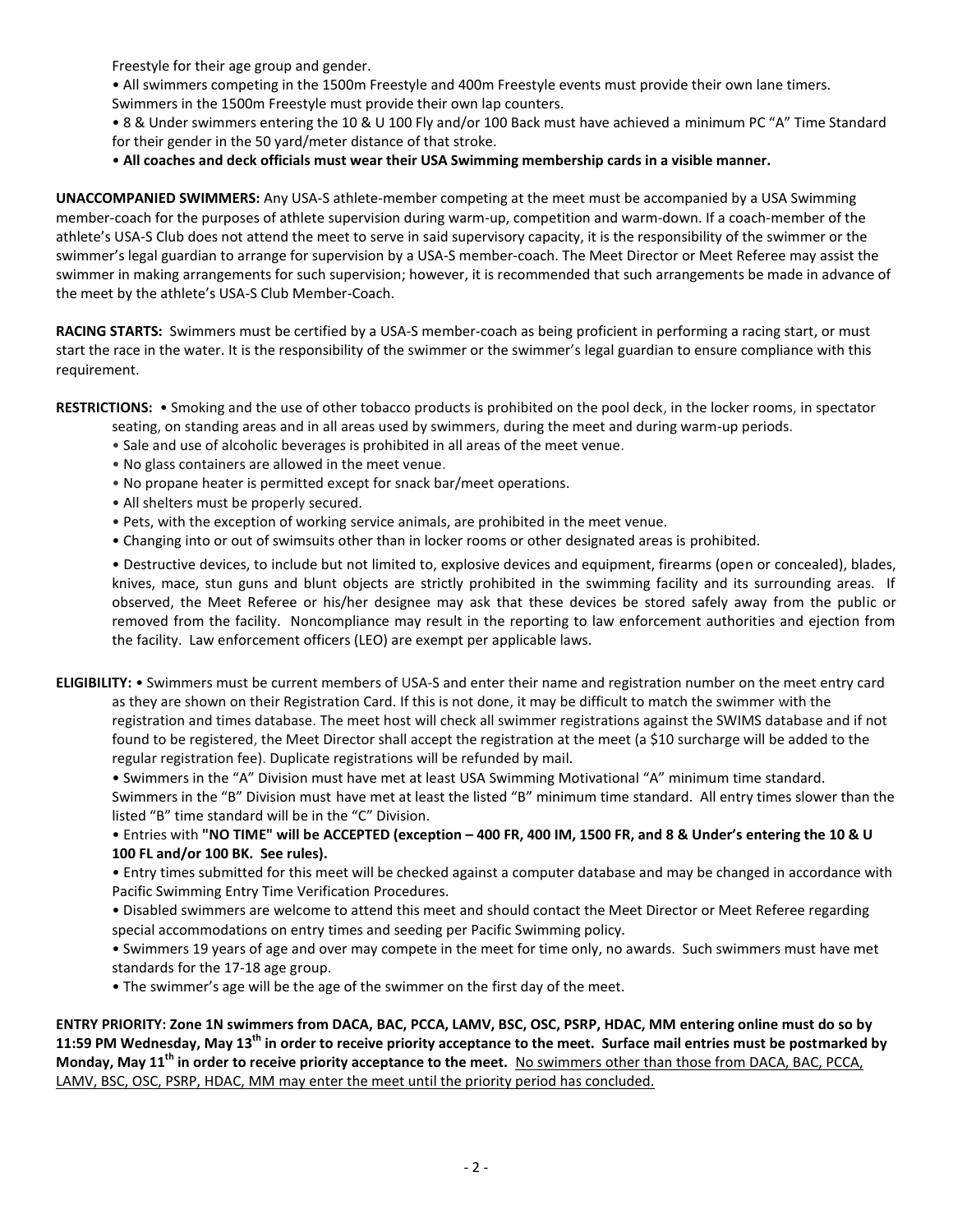**ENTRY FEES:** \$4.00 per event plus a \$10.00 participation fee per swimmer. Entries will be rejected if payment is not sent at time of request. Entries will be accepted until the entry deadline or until the number of splashes exceeds the estimated time line, per the "Four-Hour Rule," whichever occurs first.

**ONLINE ENTRIES:** To enter online go to **<http://ome.swimconnection.com/pc/DACA20150529>** to receive an immediate entry confirmation. This method requires payment by credit card. Swim Connection, LLC charges a processing fee for this service, equal to \$1 per swimmer plus 5% of the total Entry Fees. Please note that the processing fee is a separate fee from the Entry Fees. If you do not wish to pay the processing fee, enter the meet using a mail entry. **Entering online is a convenience, is completely voluntary, and is in no way required or expected of a swimmer by Pacific Swimming.** Online entries will be accepted through Wednesday, **May 20th, 2015 at 11:59 PM.**

**MAILED OR HAND DELIVERED ENTRIES**: Entries must be on the attached consolidated entry form. Forms must be filled out completely and printed clearly with swimmers best time. Entries must be postmarked by midnight, Monday, **May 18th, 2015** or hand delivered by 6:30 p.m. Wednesday, **May 20th, 2015**. No late entries will be accepted. No refunds will be made, except mandatory scratch downs. Requests for confirmation of receipt of entries should include a self-addressed envelope.

| Make check payable to: De Anza Cupertino Aquatics (DACA) |                                             |
|----------------------------------------------------------|---------------------------------------------|
| Mail entries to: Annie Stein                             | <b>Hand deliver entries to: Annie Stein</b> |
| 1080 S. De Anza Blyd.                                    | 1080 S. De Anza Blvd.                       |
| San Jose. CA 95129                                       | San Jose. CA 95129                          |

**CHECK-IN:** The meet will be deck seeded. Swimmers must check-in at the Clerk-of-Course. Close of check-in for all individual events shall be no more than 60 minutes before the estimated time of the start of the first heat of the event. No event shall be closed more than 30 minutes before the scheduled start of the session. Swimmers who do not check in will not be seeded and will not be allowed to compete in that event.

**SCRATCHES:** Any swimmers not reporting for or competing in an individual timed final event that they have checked in for shall not be penalized.

**AWARDS:** Individual events will be awarded in the A, B, and C division. Ribbons for First through Eighth place will be given to the following age groups 8 & U, 9-10, 11-12. Swimmers 13 years of age and older will not receive awards. "A" time medals will be given to swimmers achieving a new USA-S "A" (PC-A for 8 & Under) times, regardless of place achieved in the event. All awards must be picked up at the meet by coaches at the end of each session. Awards will not be mailed.

**ADMISSION:** Free. A 3-day program will be available for a reasonable fee.

**SNACK BAR & HOSPITALITY:** A snack bar will be open each day. Generous and friendly hospitality provided for officials, coaches, and volunteers. Lunches will be available for officials and coaches.

**MISCELLANEOUS:** No overnight parking is allowed. Facilities will not be provided after meet hours. All participating teams are expected to provide lane timers based upon the number of swimmers registered to swim each day. Team timing lanes for Saturday and Sunday will be assigned and coaches will be notified of assignments during the week prior to the meet.

**MINIMUM OFFICIALS:** Teams must follow Zone 1 North rules for providing officials. Each team must provide officials for each session according to the number of swimmers entered in that session, following the table below. Teams that do not provide sufficient officials must provide coaches to act in the place of officials.

| Club swimmers entered in session | <b>Trained and carded officials requested</b> |
|----------------------------------|-----------------------------------------------|
| $1 - 10$                         |                                               |
| $11 - 25$                        |                                               |
| 26-50                            |                                               |
| 51-75                            |                                               |
| 76-100                           |                                               |
| 100 or more                      | 5 and up (1 for every 25 swimmers)            |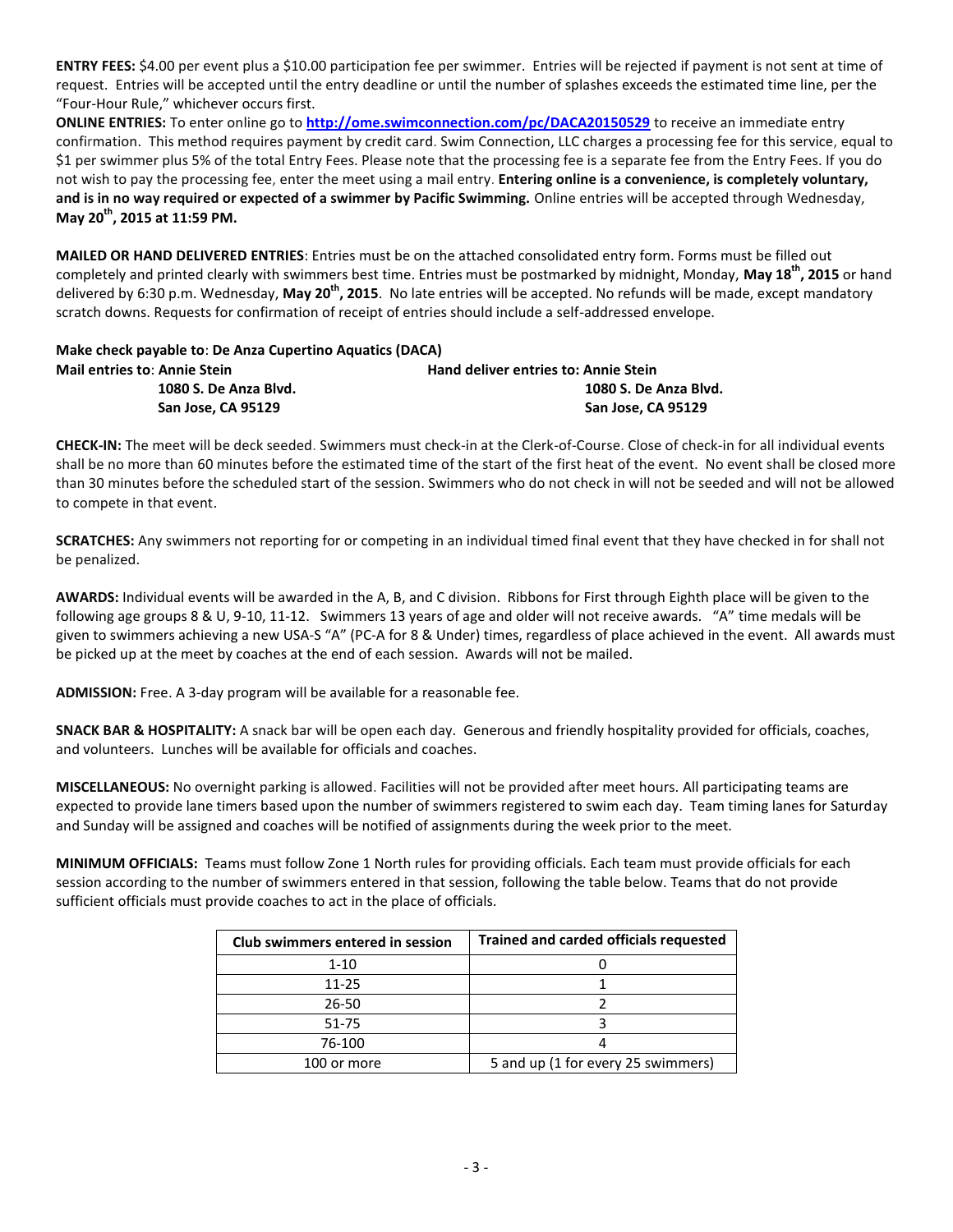## **EVENT SUMMARY**

|                    | <b>FRIDAY</b>      | <b>SATURDAY</b>                            |           |        | <b>SUNDAY</b> |              |              |        |              |
|--------------------|--------------------|--------------------------------------------|-----------|--------|---------------|--------------|--------------|--------|--------------|
| <b>12 &amp; UN</b> | <b>11 &amp; OV</b> | 8 & UN<br>13 & OV<br>$11 - 12$<br>$9 - 10$ |           |        |               | 8 & UN       | $9 - 10$     | 11-12  | 13 & OV      |
| 400 FR             | 1500 FR            | 100 FR                                     | 100 FR    | 100 FR | 100 FR        | <b>50 FR</b> | 200 FR       | 50 FR  | 200 FR       |
|                    |                    | <b>50 BK</b>                               | 50 BK     | 100 BK | 200 BK        | 50 BR        | <b>50 FR</b> | 50 BR  | <b>50 FR</b> |
|                    |                    | 50 FL                                      | $100$ FL* | 50 FL  | 100 FL        | 100 BK*      | 50 BR        | 100 FL | 100 BR       |
|                    |                    | 100 FL*                                    | 200 IM    | 200 BR | 400 IM        |              | 100 BK*      | 200 IM | 200 FL       |

\*Note – the 8 & U/9-10 100 Fly and the 8 & U/9-10 100 Back will swim as combined 10 & U Events (See Rules).

## **EVENTS**

| Girls # | <b>Friday Session</b> | Boys # |
|---------|-----------------------|--------|
| $1*$    | 12 & U 400 Free       | $2^*$  |
| $3**$   | 11 & O 1500 Fr        | 4**    |

| Girls #                 | <b>Saturday Session A</b> | Boys # |
|-------------------------|---------------------------|--------|
| 5                       | 13 & O 100 FR             | 6      |
| $\overline{\mathbf{z}}$ | 11-12 100 FR              |        |
| 9                       | 13 & O 200 BACK           | 10     |
| 11                      | 11-12 100 BACK            |        |
| 13                      | 13 & O 100 FLY            | 14     |
| 15                      | $11 - 1250$ FLY           |        |
| $17*$                   | 13 & O 400 IM             | $18*$  |
| 19                      | 11-12 200 BREAST          |        |
|                         |                           |        |
| Girls #                 | <b>Saturday Session B</b> | Boys # |
|                         |                           |        |
|                         | 11-12 100 FREE            | 22     |
| 23                      | 9-10 100 FREE             | 24     |
| 25                      | 8 & U 100 FREE            | 26     |
|                         | 11-12 100 BACK            | 28     |
| 29                      | 9-1050 BACK               | 30     |
| 31                      | 8 & U 50 BACK             | 32     |
|                         | 11-1250 FLY               | 34     |
| $35+$                   | 10 & U 100 FLY            | $36+$  |
| 37                      | 8 & U 50 FLY              | 38     |
|                         | 11-12 200 BREAST          | 40     |

| Girls# | <b>Sunday Session A</b> | Boys # |
|--------|-------------------------|--------|
| 43     | 13 & O 200 FREE         | 44     |
| 45     | $11 - 1250$ FREE        |        |
| 47     | 13 & O 50 FREE          | 48     |
| 49     | 11-12 50 BREAST         |        |
| 51     | 13 & O 100 BREAST       | 52     |
| 53     | 11-12 100 FLY           |        |
| 55     | 13 & O 200 FLY          | 56     |
| 57     | 11-12 200 IM            |        |
|        |                         |        |
| Girls# | <b>Sunday Session B</b> | Boys#  |
| 59     | 9-10 200 FREE           | 60     |
| 61     | 8 & U 50 FREE           | 62     |
|        | $11 - 1250$ FREE        | 64     |
| 65     | $9 - 1050$ FREE         | 66     |
| 67     | 8 & U 50 BREAST         | 68     |
|        | 11-12 50 BREAST         | 70     |
| 71     | 9 - 10 50 BREAST        | 72     |
|        | 11-12 100 FLY           | 74     |
| $75+$  | 10 & U 100 BACK         | $76+$  |
|        | 11 – 12 200 IM          | 78     |

\*Swimmers in the 400 Free and 400 IM must have achieved a USA-S "B" Time Standard. Swimmers in the 400 Free must provide their own lane timers.

\*\* Swimmers in the 1500 Free must have achieved a USA-S "BB" Time Standard in the 400 Fr or 1500 Fr and must provide their own lane timers and lap counters.

+ 8 & Under Swimmers entering the 10 & U 100 Fly and/or 100 Back must have achieved a "PC-A" Time Standard in the 50 yard/meter distance of that stroke in order to enter.

Use the following URL to find the time standards:<http://www.pacswim.org/index.shtml>